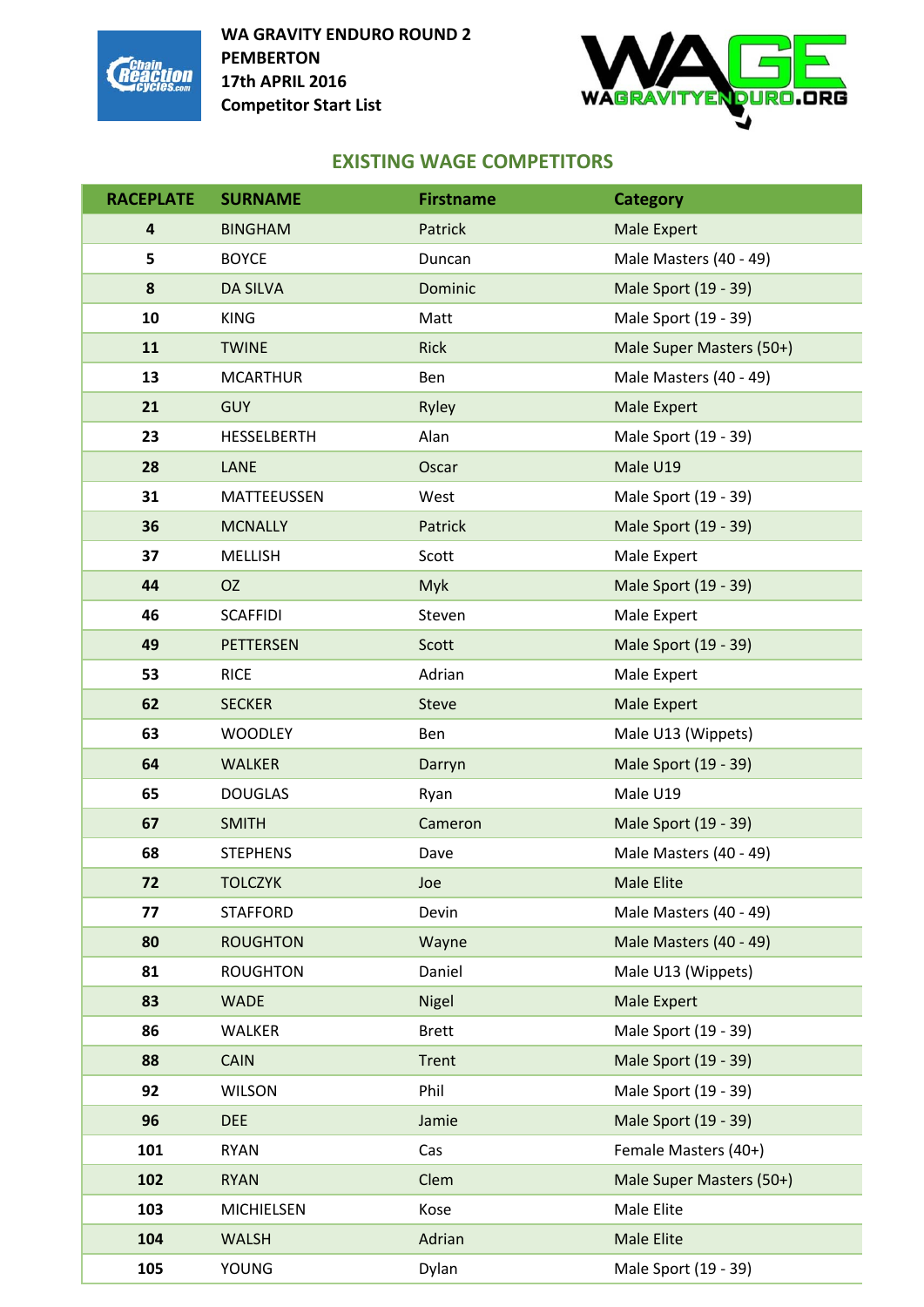



# **EXISTING WAGE COMPETITORS**

| <b>RACEPLATE</b> | <b>SURNAME</b>       | <b>Firstname</b>   | <b>Category</b>          |
|------------------|----------------------|--------------------|--------------------------|
| 109              | <b>DELLA VECCHIA</b> | Aaron              | Male U15                 |
| 111              | <b>DICKSON</b>       | Murray             | Male Elite               |
| 113              | <b>FISHER</b>        | Joel               | Male Sport (19 - 39)     |
| 115              | ANESBURY             | Jack               | Male Sport (19 - 39)     |
| 118              | AMBROZEWICZ          | Kamila             | Female Sport (19 - 39)   |
| 119              | <b>PEARCE</b>        | <b>Blake David</b> | Male Elite               |
| 122              | <b>GRIMSTON</b>      | Darren             | Male Masters (40 - 49)   |
| 127              | <b>STRAPPS</b>       | Daniel             | Male Expert              |
| 130              | <b>KIRBY</b>         | Darren             | <b>Male Elite</b>        |
| 132              | DELLA VECCHIA        | Mirco              | Male Sport (19 - 39)     |
| 135              | <b>CHAMBERS</b>      | Adam               | Male Masters (40 - 49)   |
| 137              | <b>GERRITSEN</b>     | Trevor             | Male Expert              |
| 141              | <b>WILSON</b>        | Matt               | Male Sport (19 - 39)     |
| 142              | <b>TURNS</b>         | Andrew             | Male Sport (19 - 39)     |
| 143              | <b>SECKER</b>        | Chris              | <b>Male Expert</b>       |
| 145              | WELLMAN              | Garry              | Male Expert              |
| 146              | <b>LISTER</b>        | <b>Jack</b>        | Male U13 (Wippets)       |
| 149              | O'KANE               | Dan                | Male Expert              |
| 150              | <b>WILHELM</b>       | Jason              | Male Masters (40 - 49)   |
| 151              | <b>PICKERING</b>     | Liam               | Male U19                 |
| 152              | <b>JACKSON-MAHER</b> | Sam                | <b>Male Expert</b>       |
| 154              | <b>STRUTT</b>        | Jonathan           | Male Expert              |
| 156              | SUTHERLAND-SMITH     | Joel               | <b>Male Expert</b>       |
| 160              | <b>RUBERY</b>        | Mark               | Male Super Masters (50+) |
| 161              | <b>RUBERY</b>        | <b>Thomas</b>      | Male U15                 |
| 162              | <b>KANTERS</b>       | Aaron              | Male Expert              |
| 165              | <b>KINNUNEN</b>      | Miikael            | <b>Male Elite</b>        |
| 167              | <b>ROGERS</b>        | James              | Male Sport (19 - 39)     |
| 168              | <b>THOMSON</b>       | Chris              | Male Sport (19 - 39)     |
| 171              | <b>NAIRN</b>         | Dave               | Male Elite               |
| 172              | <b>MORGAN</b>        | Cody               | Male U15                 |
| 173              | <b>RUBERY</b>        | Sam                | Male Elite               |
| 174              | <b>BAARSPUL</b>      | Holly              | <b>Female Elite</b>      |
| 175              | <b>HATTON</b>        | Peter              | Male Elite               |
| 177              | <b>TEMPLE</b>        | Sam                | <b>Male Elite</b>        |
| 180              | <b>BROWN</b>         | Warrick            | Male Sport (19 - 39)     |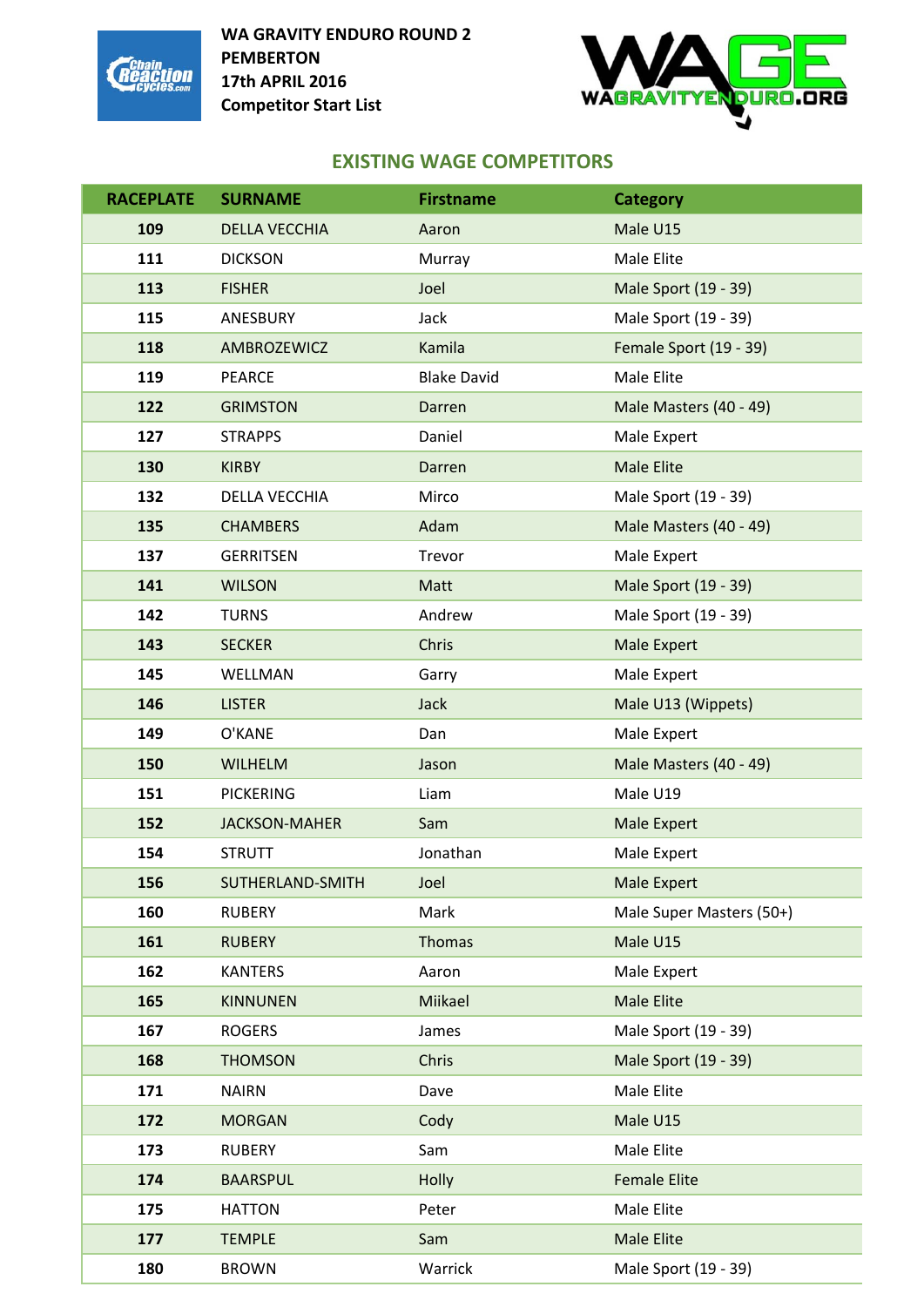



# **EXISTING WAGE COMPETITORS**

| <b>RACEPLATE</b> | <b>SURNAME</b>         | <b>Firstname</b> | <b>Category</b>        |
|------------------|------------------------|------------------|------------------------|
| 186              | O'LEARY                | Sharon           | Female Sport (19 - 39) |
| 192              | <b>BANCROFT</b>        | Rowan            | Male Sport (19 - 39)   |
| 193              | <b>BURFORD</b>         | Leonie           | <b>Female Elite</b>    |
| 195              | <b>JENKINSON</b>       | Riley            | Male U19               |
| 196              | <b>HOLMES</b>          | Daniel           | Male Expert            |
| 202              | <b>ROBSON</b>          | Kristopher       | Male U15               |
| 207              | <b>ZOUTENBIER</b>      | Rikkie           | <b>Male Elite</b>      |
| 209              | EDDY                   | Nerys            | Female U19             |
| 212              | <b>ROGERS</b>          | Wayne            | Male Expert            |
| 214              | <b>FITZGERALD</b>      | Vilma            | Female Masters (40+)   |
| 218              | <b>STONE</b>           | <b>Danielle</b>  | Female Sport (19 - 39) |
| 220              | <b>WALLER</b>          | Robert           | Male Masters (40 - 49) |
| 223              | <b>BUTTERWORTH</b>     | Chris            | Male Sport (19 - 39)   |
| 226              | <b>LYON</b>            | Matt             | Male Masters (40 - 49) |
| 227              | <b>KELLY</b>           | Jamie            | <b>Male Expert</b>     |
| 228              | LAWRENCE               | Jarrad           | Male Expert            |
| 236              | <b>FRENDO</b>          | Mark             | <b>Male Elite</b>      |
| 249              | <b>GARCIA-WEBB</b>     | Claire           | <b>Female Elite</b>    |
| 255              | <b>NORTON</b>          | Ryan             | <b>Male Elite</b>      |
| 253              | <b>CLEMENTS</b>        | Harley           | Male Elite             |
| 258              | <b>WODE</b>            | Shane            | <b>Male Elite</b>      |
| 260              | <b>FRANCIS-ROBERTS</b> | Morgan           | Male Masters (40 - 49) |
| 266              | <b>WINTER</b>          | Jason            | Male Masters (40 - 49) |
| 289              | <b>PEACOCK</b>         | Reece            | Male U15               |
| 292              | <b>NATOLI</b>          | Luke             | Male Expert            |
| 295              | <b>CONNOR</b>          | Sandra           | Female Masters (40+)   |
| 301              | <b>MORGAN</b>          | Jessie           | Male U19               |
| 302              | <b>MORGAN</b>          | Jamie            | Male Masters (40 - 49) |
| 333              | <b>MCGRATH</b>         | Ben              | Male Masters (40 - 49) |
| 354              | <b>KLUG</b>            | Nicholas         | Male U19               |
| 376              | <b>HERITAGE</b>        | Mark             | Male Masters (40 - 49) |
| 399              | <b>BUURSEMA</b>        | Steven           | Male Masters (40 - 49) |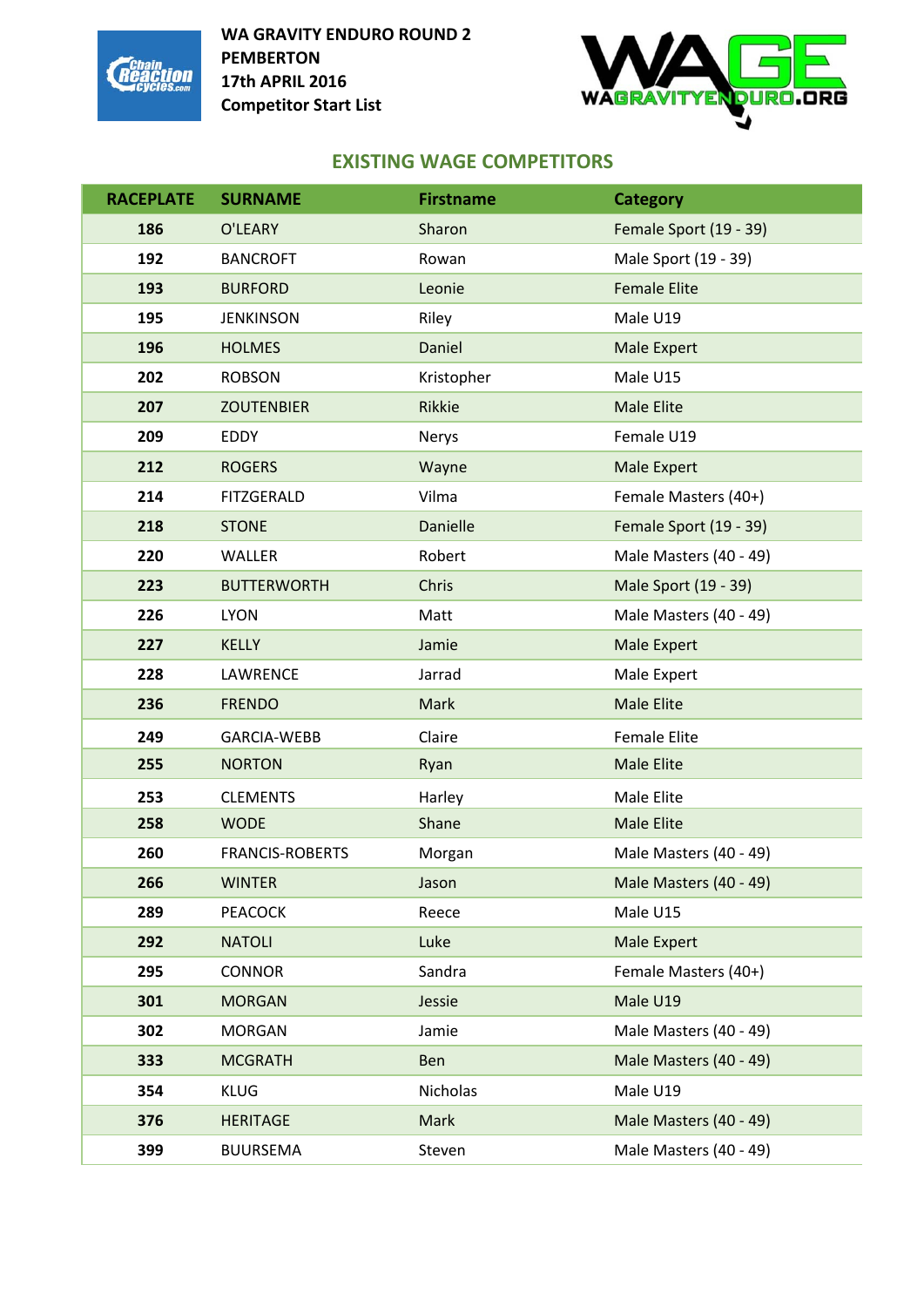



#### **NEW WAGE COMPETITORS**

| <b>RACEPLATE</b> | <b>SURNAME</b>      | <b>Firstname</b> | <b>Category</b>          |
|------------------|---------------------|------------------|--------------------------|
| 349              | <b>ALFARO</b>       | <b>Rick</b>      | Male Masters (40 - 49)   |
| 449              | <b>ALSOP</b>        | Lindsay          | Male Masters (40 - 49)   |
| 405              | <b>ANTICICH</b>     | Thomas           | Male Elite               |
| 320              | <b>ARAVENA</b>      | Marcelo          | Male Sport (19 - 39)     |
| 269              | <b>BALL</b>         | Luke             | Male Elite               |
| 360              | <b>BEARE</b>        | Andrew           | Male Masters (40 - 49)   |
| 364              | <b>BERRY</b>        | Dave             | Male Sport (19 - 39)     |
| 451              | <b>BLACK</b>        | AAaron           | Male Sport (19 - 39)     |
| 348              | <b>BLACKER</b>      | Damon            | Male U19                 |
| 341              | <b>BOYLAN</b>       | <b>Brian</b>     | Male Super Masters (50+) |
| 381              | <b>BROOKS</b>       | Andrew           | Male Elite               |
| 413              | <b>BUCHANAN</b>     | Samuel           | Male U19                 |
| 418              | <b>BYERS</b>        | Martin           | Male Sport (19 - 39)     |
| 267              | <b>BYRNE</b>        | Jake             | Male Elite               |
| 306              | <b>CAMPBELL</b>     | Cooper           | Male Sport (19 - 39)     |
| 428              | <b>CARRUTHERS</b>   | Bill             | Male Elite               |
| 373              | <b>CLARKE</b>       | Kristofor        | Male Expert              |
| 403              | <b>COOLE</b>        | Nav              | Male Expert              |
| 500              | <b>CUMMINGS</b>     | Mark             | Male Super Masters (50+) |
| 412              | <b>DANGER</b>       | Martin           | Male Masters (40 - 49)   |
| 438              | <b>DARE</b>         | Jacob            | Male U19                 |
| 444              | <b>DAVIES</b>       | Dean             | Male Masters (40 - 49)   |
| 378              | <b>DEEKS</b>        | Chris            | Male Masters (40 - 49)   |
| 339              | <b>DIXON</b>        | Graham           | Male Super Masters (50+) |
| 441              | <b>DRURY</b>        | Jeff             | Male Sport (19 - 39)     |
| 435              | <b>EBSARY</b>       | Trevor           | Male Masters (40 - 49)   |
| 430              | <b>EDDY</b>         | Kyra             | Female Masters (40+)     |
| 311              | <b>EREN</b>         | Emre             | Male Sport (19 - 39)     |
| 345              | <b>FOTHERINGHAM</b> | Robert           | Male Expert              |
| 392              | <b>FRASER</b>       | Jayden           | Male U15                 |
| 328              | <b>FRENCH</b>       | Sarah            | Female Sport (19 - 39)   |
| 380              | <b>FUHRMANN</b>     | Ingrid           | Female Sport (19 - 39)   |
| 369              | <b>GRIGG</b>        | Scott            | Male Sport (19 - 39)     |
| 420              | <b>GUY</b>          | Shaun            | Male Masters (40 - 49)   |
| 335              | <b>HANNA</b>        | Russell          | Male Masters (40 - 49)   |
| 312              | <b>HAWKEN</b>       | Bryn             | Male Sport (19 - 39)     |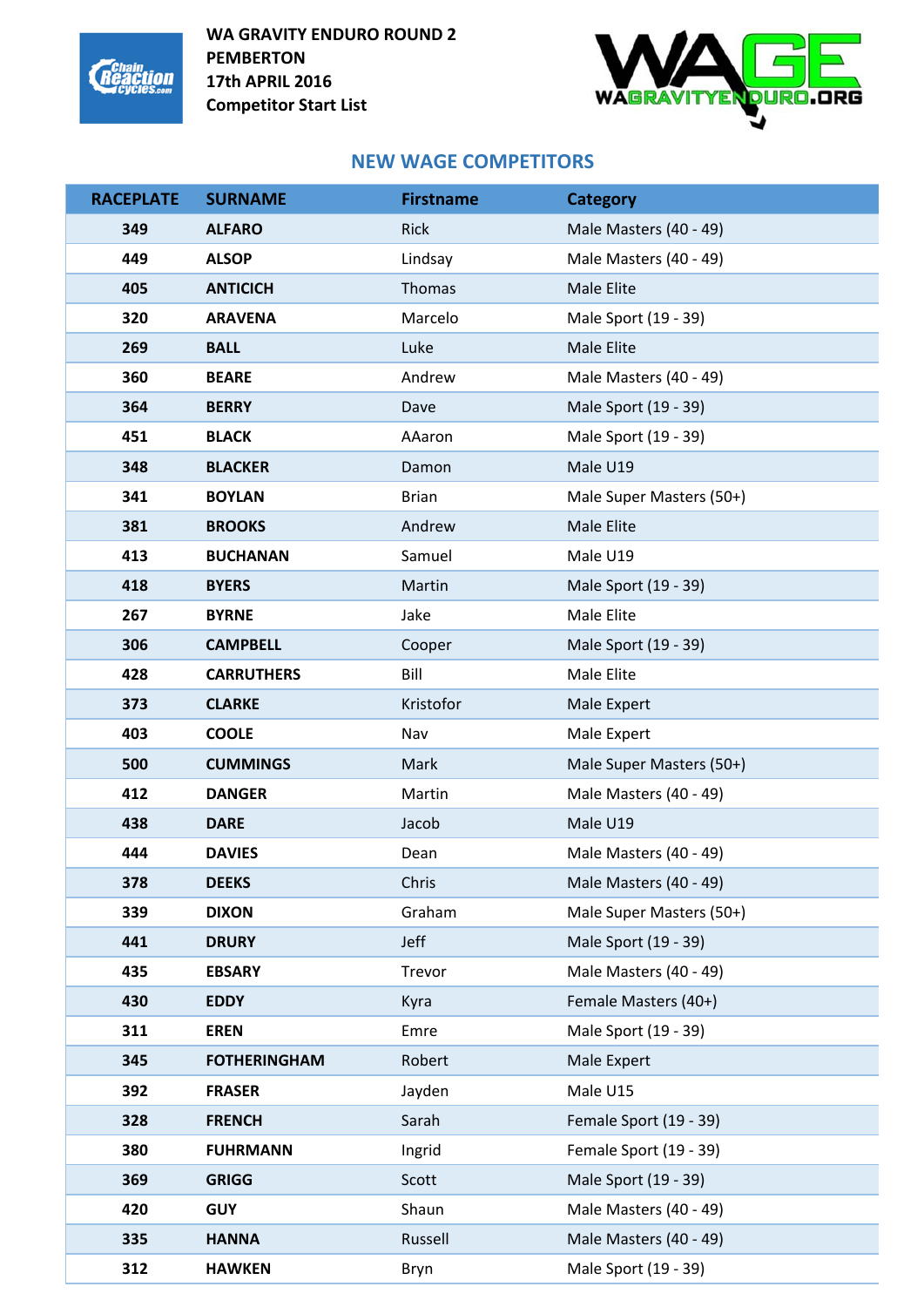



## **NEW WAGE COMPETITORS**

| <b>RACEPLATE</b> | <b>SURNAME</b>     | <b>Firstname</b> | <b>Category</b>          |
|------------------|--------------------|------------------|--------------------------|
| 432              | <b>HIGHAM</b>      | Emily            | Female Sport (19 - 39)   |
| 450              | <b>HILL</b>        | Sam              | Male Elite               |
| 379              | <b>IDLE</b>        | Chris            | Male Masters (40 - 49)   |
| 408              | <b>JAMIESON</b>    | Richard          | Male Elite               |
| 427              | <b>JOHNSON</b>     | Sophie           | Female U19               |
| 429              | <b>JOYNES</b>      | Darren           | Male Masters (40 - 49)   |
| 368              | <b>KAARD</b>       | Oliver           | Male U15                 |
| 377              | <b>KIDDLE</b>      | Jamie            | Male Sport (19 - 39)     |
| 409              | <b>KOWALCHUK</b>   | Jarym            | Male Expert              |
| 384              | <b>KURILOWSKI</b>  | Alan             | Male Elite               |
| 331              | <b>KURTHY</b>      | Elias            | Male U19                 |
| 394              | <b>KURTHY</b>      | Jonathan         | Male U19                 |
| 316              | <b>KYME</b>        | <b>Steve</b>     | Male Super Masters (50+) |
| 447              | <b>KYME</b>        | Roly             | Male U19                 |
| 448              | <b>KYME</b>        | Gus              | Male U15                 |
| 415              | <b>LANE</b>        | Mandy            | Female Masters (40+)     |
| 434              | <b>LEAGAS</b>      | Aaron            | Male U19                 |
| 326              | <b>LEGG</b>        | Ryan             | Male Sport (19 - 39)     |
| 411              | <b>LEWIS</b>       | Greg             | Male Masters (40 - 49)   |
| 275              | <b>LIVINGSTONE</b> | Josh             | Male Elite               |
| 439              | <b>MACDONALD</b>   | Stuart           | Male Elite               |
| 272              | <b>MADSEN</b>      | Todd             | Male Elite               |
| 443              | <b>MALE</b>        | Nathan           | Male Expert              |
| 410              | <b>MARTIN</b>      | Jeremy           | Male Sport (19 - 39)     |
| 404              | <b>MCCARROLL</b>   | Ross             | Male Sport (19 - 39)     |
| 424              | <b>MEYER</b>       | Stephen          | Male Expert              |
| 425              | <b>MILES</b>       | Ethan            | Male U19                 |
| 38               | <b>MILLARD</b>     | Peter            | Male Super Masters (50+) |
| 299              | <b>MUNRO</b>       | Max              | Male U15                 |
| 385              | <b>NICHOLS</b>     | John             | Male Expert              |
| 365              | <b>PEACOCK</b>     | Kyle             | Male U15                 |
| 367              | <b>PHILLIPS</b>    | Russell          | Male Sport (19 - 39)     |
| 436              | <b>PICKERSGILL</b> | Carl             | Male Elite               |
| 319              | <b>POLSON</b>      | Kurtis           | Male Sport (19 - 39)     |
| 261              | <b>PROCHYRA</b>    | Jordan           | Male Elite               |
| 402              | <b>REIDY</b>       | joseph           | Male U15                 |